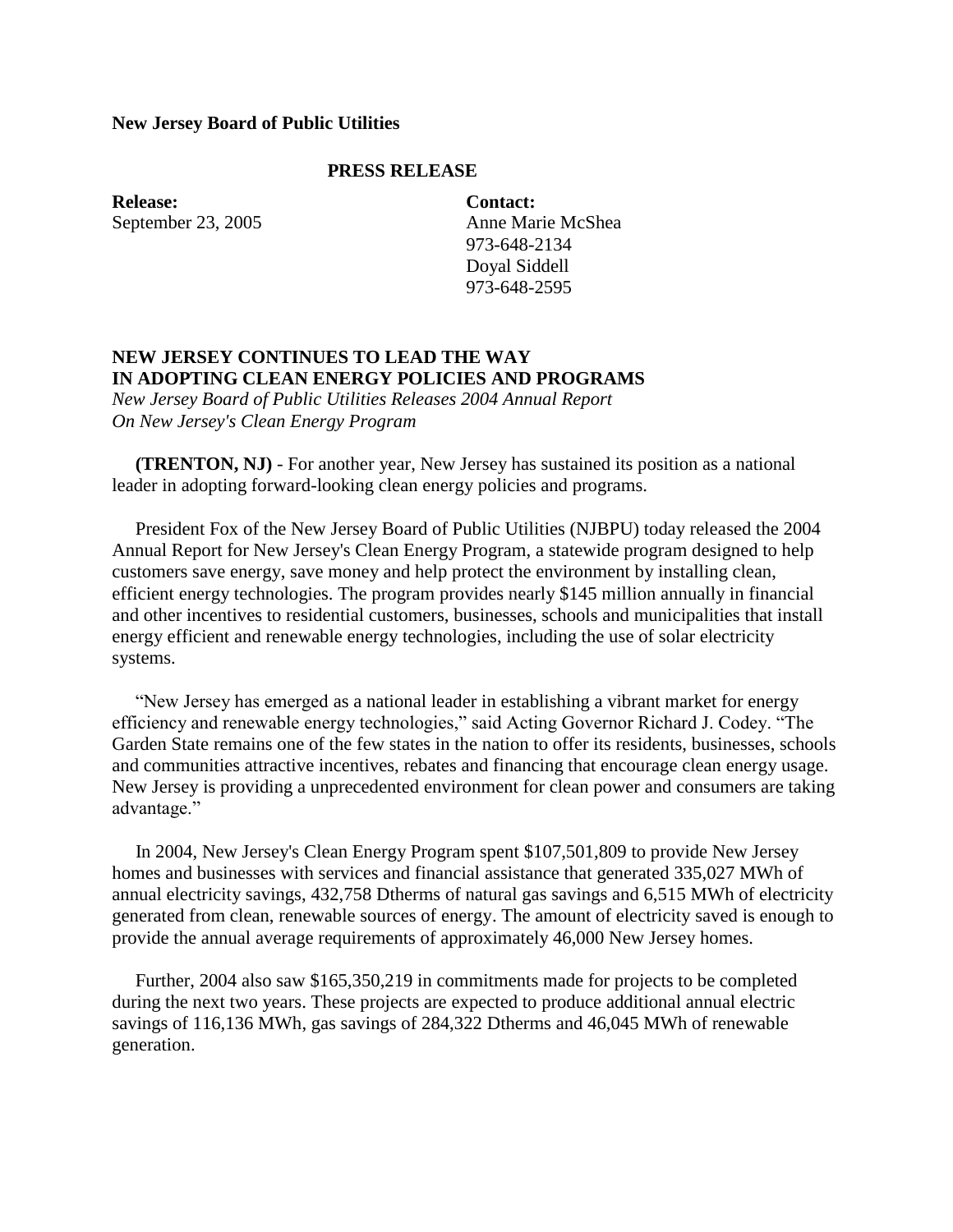"New Jersey continues to provide residents with some of the strongest financial incentives to conserve energy of any state agency in the nation," said NJBPU President Jeanne M. Fox. "Most notable is the five-fold increase in consumer demand and installation of solar electric systems that have made New Jersey the leading and perhaps fastest growing market for solar energy. Considering the current price of fossil fuels, increased access to solar technologies is vitally important to the future of New Jersey's energy market."

More notable accomplishments during 2004 include:

- The number of solar electric and other renewable energy systems installed soared from 58 in 2003 to 284 in 2004, and the number of applications for rebates to reduce installation costs increased from 156 in 2003 to 587 in 2004.
- The BPU's Office of Clean Energy received the ENERGY STAR "Partner of the Year" Award for Excellence in Energy Efficiency and Environmental Education."
- A record 5,974 new homes were built and certified to New Jersey ENERGY STAR Home standards, representing over 16 percent of all new homes built in New Jersey.
- Almost 2 million high-efficiency lights and fixtures were sold or distributed in New Jersey. These high-efficiency lights use two-thirds less energy and last up to 10 years longer than standard incandescent light bulbs.
- More than \$4 million in commitments were made for 24 Combined Heat and Power (CHP) projects that are scheduled to be completed in 2005.
- 26,345 New Jersey residents received rebates for the purchase of high efficiency heating and cooling equipment to reduce energy use and costs.
- 6,706 low-income families participated in the Comfort Partners program and received energy efficiency home improvements at no cost.
- 6,600 businesses participated in the SmartStart Buildings program to lower their energy costs that will produce yearly savings to their operating budgets.

 "Through New Jersey's Clean Energy Program, the State's policies and programs are reducing market barriers to make clean energy technologies accessible and affordable for all New Jersey ratepayers," Office of Clean Energy Director Michael Winka said. "Together we are reducing the harmful impacts from fossil fuel energy, while bolstering infrastructure, service and reliability for our residents."

 Many of the success stories will be highlighted at the Annual New Jersey Clean Energy Conference & Leadership Awards presentations that will be held September 26 at the Hyatt New Brunswick. Copies of the annual report can be obtained at New Jersey's Clean Energy Program library on the website at [www.njcleanenergy.com.](http://www.njcleanenergy.com/)

###

*\_\_\_\_\_\_\_\_\_\_\_\_*

*About the New Jersey Board of Public Utilities (NJBPU)*

*The New Jersey Board of Public Utilities is a state agency and regulatory authority mandated to ensure safe, adequate, and proper utility services at reasonable rates for New Jersey customers. Critical services regulated by the NJBPU include natural gas, electricity, water, wastewater,*